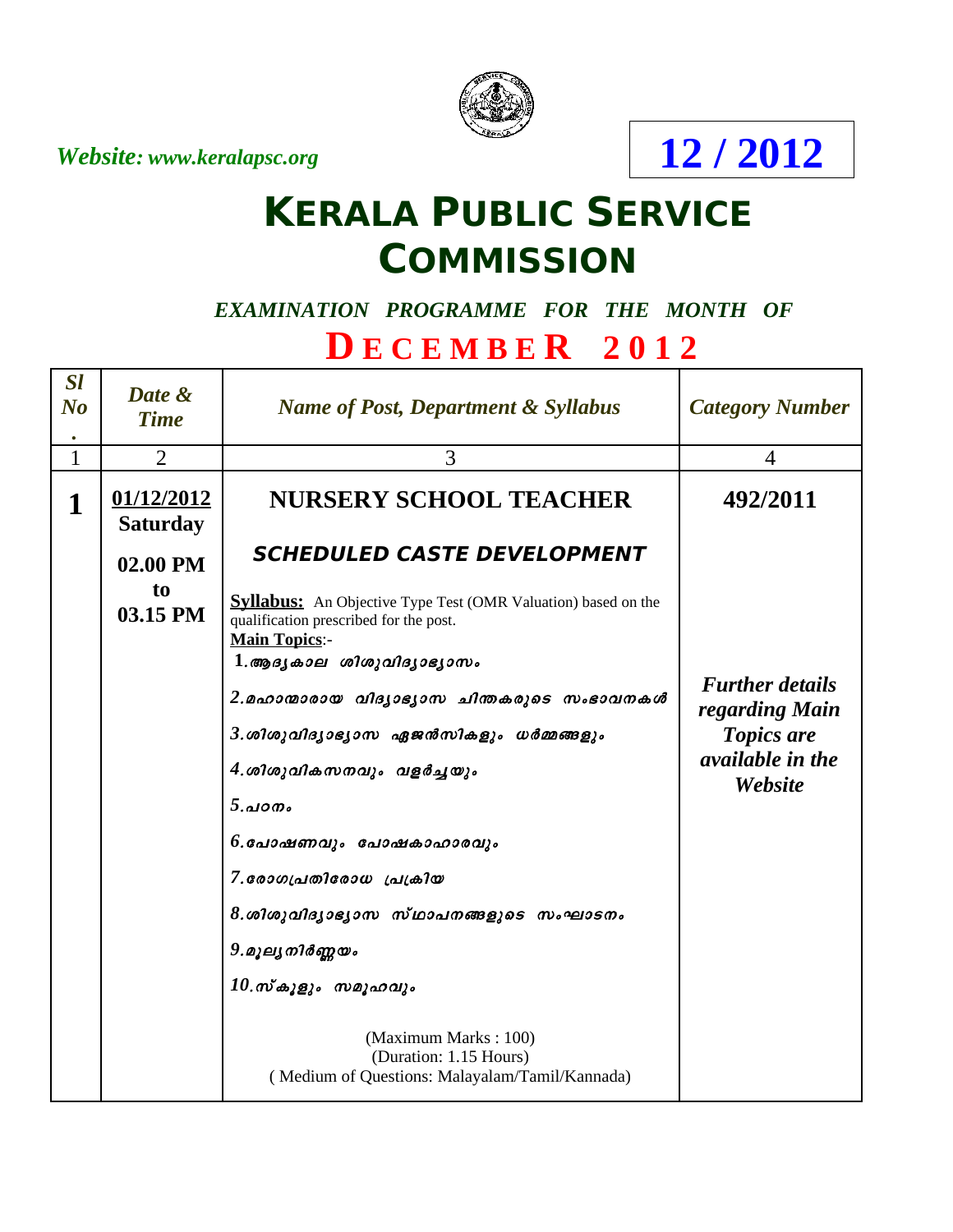|                |                                        | 2                                                                                                                                                                                                    |          |
|----------------|----------------------------------------|------------------------------------------------------------------------------------------------------------------------------------------------------------------------------------------------------|----------|
|                |                                        | <b>Candidates can download the Admission Tickets through</b>                                                                                                                                         |          |
|                |                                        | the Website www.keralapsc.org                                                                                                                                                                        |          |
|                |                                        | from 12/11/2012                                                                                                                                                                                      |          |
| $\overline{2}$ | 05/12/2012<br>Wednesday                | VOCATIONAL INSTRUCTOR IN<br><b>COMPUTER SCIENCE</b>                                                                                                                                                  | 212/2011 |
|                | 08.00 AM<br>t <sub>0</sub><br>09.15 AM | <b>VOCATIONAL HIGHER SECONDARY</b><br><b>EDUCATION</b><br><b>Syllabus:</b> An Objective Type Test (OMR Valuation) based on<br>the qualification prescribed for the post                              |          |
|                |                                        | (Maximum Marks: 100)<br>(Duration: 1.15 Hours)<br>(Medium of Questions: English)<br><b>Candidates can download the Admission Tickets through</b><br>the Website www.keralapsc.org<br>from 14/11/2012 |          |
| 3              | 06/12/2012                             | <b>INDUSTRIES EXTENSION OFFICER</b>                                                                                                                                                                  | 456/2011 |
|                | Thursday                               |                                                                                                                                                                                                      |          |
|                |                                        | <b>INDUSTRIES AND COMMERCE</b>                                                                                                                                                                       |          |
|                | 08.00 AM                               | (Special Recruitment from SC/ST Only)                                                                                                                                                                |          |
|                | to                                     | <b>Syllabus:</b> An Objective Type Test (OMR Valuation) based on                                                                                                                                     |          |
|                | 09.15 AM                               | the qualification prescribed for the post                                                                                                                                                            |          |
|                |                                        | <b>Main Topics:-</b>                                                                                                                                                                                 |          |
|                |                                        | -Basic Civil Engineering<br>Part I                                                                                                                                                                   |          |
|                |                                        | Part II -Basic Mechanical Engineering                                                                                                                                                                |          |
|                |                                        | Part III -Basic Electrical Engineering<br>Part IV -Basic Electronics                                                                                                                                 |          |
|                |                                        | -Basic Computer Science<br>Part V                                                                                                                                                                    |          |
|                |                                        | (Maximum Marks: 100)                                                                                                                                                                                 |          |
|                |                                        | (Duration: 1.15 Hours)                                                                                                                                                                               |          |
|                |                                        | (Medium of Questions: English)                                                                                                                                                                       |          |
|                |                                        | <b>Candidates can download the Admission Tickets through</b><br>the Website www.keralapsc.org<br>from 15/11/2012                                                                                     |          |
| 4              | 06/12/2012                             | <b>BINDER GRADE II</b>                                                                                                                                                                               | 116/2011 |
|                | <b>Thursday</b>                        | <b>PRINTING</b>                                                                                                                                                                                      |          |
|                | 08.00 AM                               | <b>Syllabus:</b> An Objective Type Test (OMR Valuation) based on                                                                                                                                     |          |
|                | t <sub>0</sub>                         | the qualification prescribed for the post                                                                                                                                                            |          |
|                | 09.15 AM                               | <b>Main Topics:-</b>                                                                                                                                                                                 |          |
|                |                                        | Part.I - General Knowledge and Current Affairs<br>Part II - Questions based on Book Binding                                                                                                          |          |
|                |                                        |                                                                                                                                                                                                      |          |
|                |                                        | (Maximum Marks: 100)                                                                                                                                                                                 |          |
|                |                                        | (Duration: 1.15 Hours)                                                                                                                                                                               |          |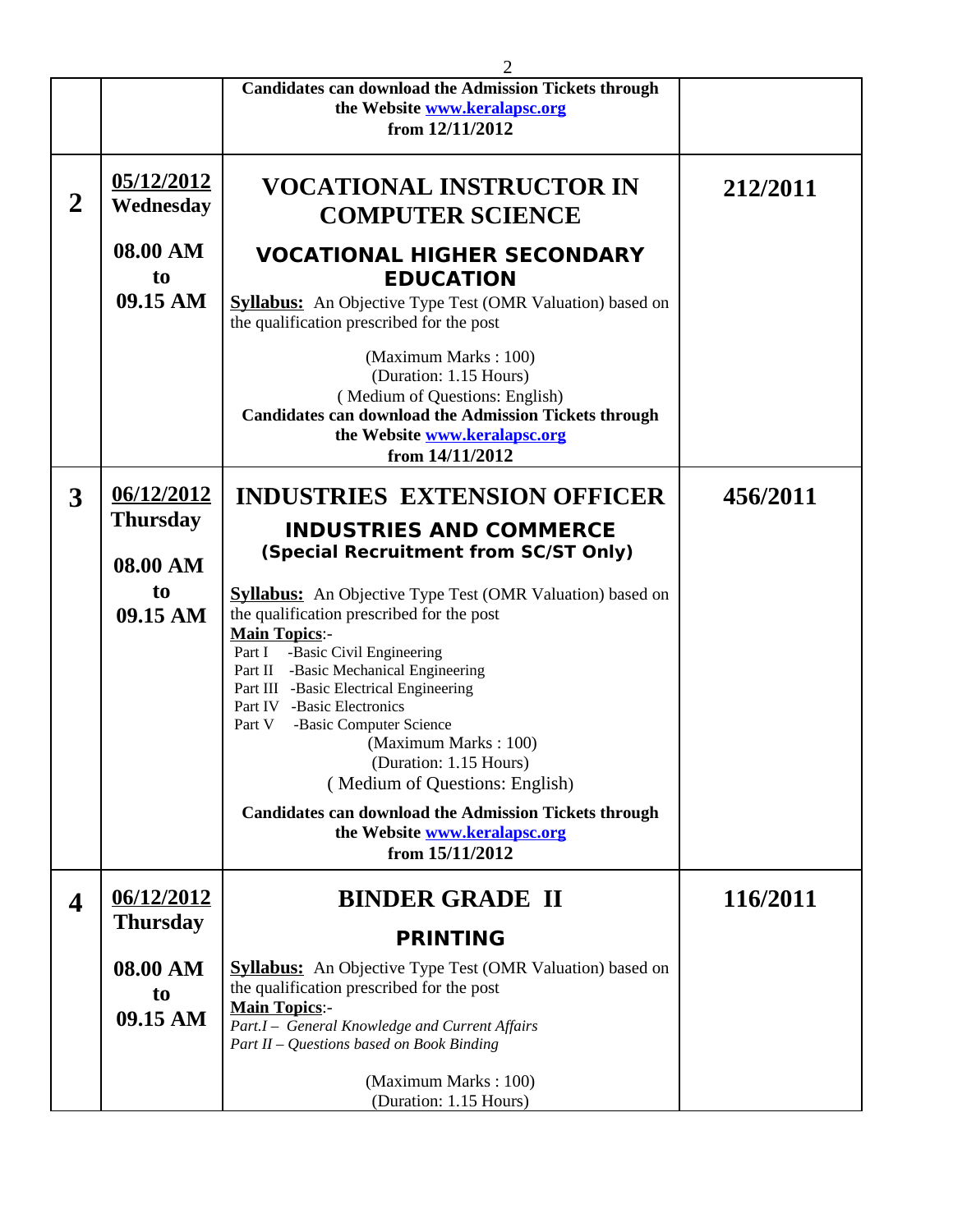|   |                                         | 3                                                                                                                                                                                                    |          |
|---|-----------------------------------------|------------------------------------------------------------------------------------------------------------------------------------------------------------------------------------------------------|----------|
|   |                                         | (Medium of Questions: Malayalam/Tamil/Kannada)                                                                                                                                                       |          |
|   |                                         | <b>Candidates can download the Admission Tickets through</b><br>the Website www.keralapsc.org<br>from 15/11/2012                                                                                     |          |
| 5 | 07/12/2012<br><b>Friday</b>             | <b>DRAFTSMAN GRADE II / OVERSEER</b><br><b>GRADE II (MECHANICAL)</b>                                                                                                                                 | 280/2011 |
|   | 08.00 AM                                | <b>HARBOUR ENGINEERING</b>                                                                                                                                                                           |          |
|   | t <sub>0</sub><br>09.15 AM              | <b>Syllabus:</b> An Objective Type Test (OMR Valuation) based on<br>the technical qualification prescribed for the post                                                                              |          |
|   |                                         | (Maximum Marks: 100)<br>(Duration: 1.15 Hours)<br>(Medium of Questions: English)<br><b>Candidates can download the Admission Tickets through</b><br>the Website www.keralapsc.org<br>from 16/11/2012 |          |
| 6 | 12/12/2012                              | <b>WELDER</b>                                                                                                                                                                                        | 71/2011  |
|   | Wednesday<br>08.00 AM<br>t <sub>0</sub> | <b>AGRICULTURE</b><br><b>Syllabus:</b> An Objective Type Test (OMR Valuation) based on<br>the technical qualification prescribed for the post.                                                       |          |
|   | 09.15 AM                                | (Maximum Marks: 100)<br>(Duration: 1.15 Hours)<br>(Medium of Questions: Malayalam/Tamil/Kannada)                                                                                                     |          |
|   |                                         | <b>Candidates can download the Admission Tickets</b><br>through the Website www.keralapsc.org<br>from 21/11/2012 onwards.                                                                            |          |
| 7 | 13/12/2012<br><b>Thursday</b>           | <b>INSTRUCTOR GRADE II IN</b><br><b>INFORMATION TECHNOLOGY</b><br>(NCA NOTIFICATION)<br><b>TECHNICAL EDUCATION</b>                                                                                   | 549/2011 |
|   | 08.00 AM<br>t <sub>0</sub>              |                                                                                                                                                                                                      |          |
|   | 09.15 AM                                | <b>Syllabus:</b> An Objective Type Test (OMR Valuation) based on the<br>qualification prescribed for the post                                                                                        |          |
|   |                                         | (Maximum Marks: 100)<br>(Duration: 1.15 Hours)<br>(Medium of Questions: English)                                                                                                                     |          |
|   |                                         | <b>Candidates can download the Admission Tickets through</b><br>the Website www.keralapsc.org<br>from 22/11/2012                                                                                     |          |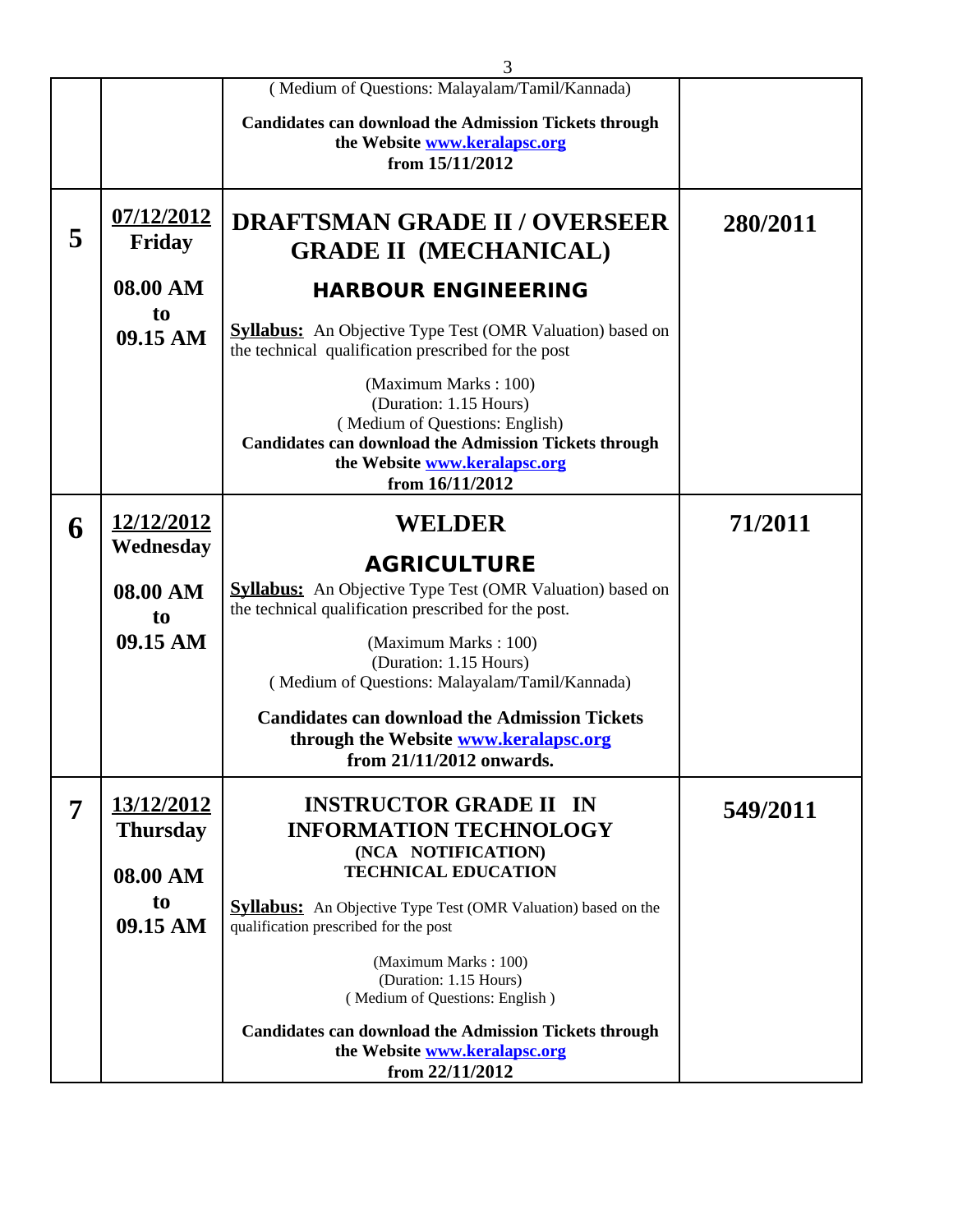*The Objective Type Test (OMR Valuation) for selection to the post of Assistant Public-Prosecutor Grade II (Category No. 266/2011) in Kerala State Assistant Public Prosecutor Service, which was conducted on 04/04/2012 vide Programme No.4/2012 for the month of April, 2012 had been CANCELLED. The above test is re-scheduled to be held as follows:-*

|                                                                        | 14/12/2012      | <b>ASSISTANT PUBLIC PROSECUTOR</b>                                                        | 266/2011 |  |
|------------------------------------------------------------------------|-----------------|-------------------------------------------------------------------------------------------|----------|--|
| 8                                                                      |                 | <b>GRADE II</b>                                                                           |          |  |
|                                                                        | <b>Friday</b>   | <b>KERALA STATE ASSISTANT PUBLIC</b>                                                      |          |  |
|                                                                        |                 | <b>PROSECUTORS SERVICE</b>                                                                |          |  |
|                                                                        | 08.00 AM        | <b>Syllabus:</b> An Objective Type Test (OMR Valuation) based                             |          |  |
|                                                                        | t <sub>o</sub>  | on the qualification prescribed for the post.                                             |          |  |
|                                                                        | 09.15 AM        | (Maximum Marks: 100)                                                                      |          |  |
|                                                                        |                 | (Duration: 1.15 Hours)                                                                    |          |  |
|                                                                        |                 | (Medium of Questions: English)                                                            |          |  |
|                                                                        |                 | <b>Candidates can download the Admission Tickets</b>                                      |          |  |
|                                                                        |                 | through the Website www.keralapsc.org                                                     |          |  |
|                                                                        |                 | from 23/11/2012 onwards.                                                                  |          |  |
|                                                                        |                 |                                                                                           |          |  |
|                                                                        | 14/12/2012      | <b>BOAT LASCAR</b>                                                                        | 105/2011 |  |
| 9                                                                      | <b>Friday</b>   | K.T.D.C. HOTELS AND RESORTS LIMITED                                                       |          |  |
|                                                                        |                 |                                                                                           |          |  |
|                                                                        |                 | <b>Syllabus:</b> An Objective Type Test (OMR Valuation) based on                          |          |  |
|                                                                        | 08.00 AM        | the qualification prescribed for the post.<br><b>Main Topics:-</b>                        |          |  |
|                                                                        | t <sub>0</sub>  | Part.I - General Knowledge including Renaissance in Kerala                                |          |  |
|                                                                        | 09.15 AM        | and Current Affairs                                                                       |          |  |
|                                                                        |                 | Part II - General Science                                                                 |          |  |
|                                                                        |                 | Part III- Simple Arithmetic                                                               |          |  |
|                                                                        |                 | Part IV- Questions based on Boat Lascar Licence.                                          |          |  |
|                                                                        |                 | (Maximum Marks: 100)                                                                      |          |  |
|                                                                        |                 | (Duration: 1.15 Hours)                                                                    |          |  |
|                                                                        |                 | (Medium of Questions: Malayalam/Tamil/Kannada)                                            |          |  |
|                                                                        |                 | <b>Candidates can download the Admission Tickets through</b>                              |          |  |
|                                                                        |                 | the Website www.keralapsc.org<br>from 23/11/2012                                          |          |  |
|                                                                        |                 |                                                                                           |          |  |
|                                                                        |                 | The Objective Type Test (OMR Valuation) for selection to the post of Statistical          |          |  |
|                                                                        |                 | <b>Assistant Grade II/ Statistical Investigator Grade II / Computer Operator Grade II</b> |          |  |
|                                                                        |                 | (Category No. 253/2011) in Economics & Statistics Dept. which was scheduled to be         |          |  |
|                                                                        |                 | held on 15/09/2012 vide Programme No.9/2012 for the month of September, 2012 had          |          |  |
| been postponed. The above test is re-scheduled to be held as follows:- |                 |                                                                                           |          |  |
|                                                                        |                 | <b>STATISTICAL ASSISTANT GRADE</b>                                                        |          |  |
| <b>10</b>                                                              | 15/12/2012      | $\mathbf{II}$ /                                                                           | 253/2011 |  |
|                                                                        | <b>Saturday</b> | <b>STATISTICAL INVESTIGATOR</b>                                                           |          |  |
|                                                                        |                 |                                                                                           |          |  |
|                                                                        | 02.00 PM        | <b>GRADE II / COMPUTER</b>                                                                |          |  |
|                                                                        | to              | <b>OPERATOR GRADE II</b>                                                                  |          |  |
|                                                                        | 03.15 PM        | <b>ECONOMICS &amp; STATISTICS</b>                                                         |          |  |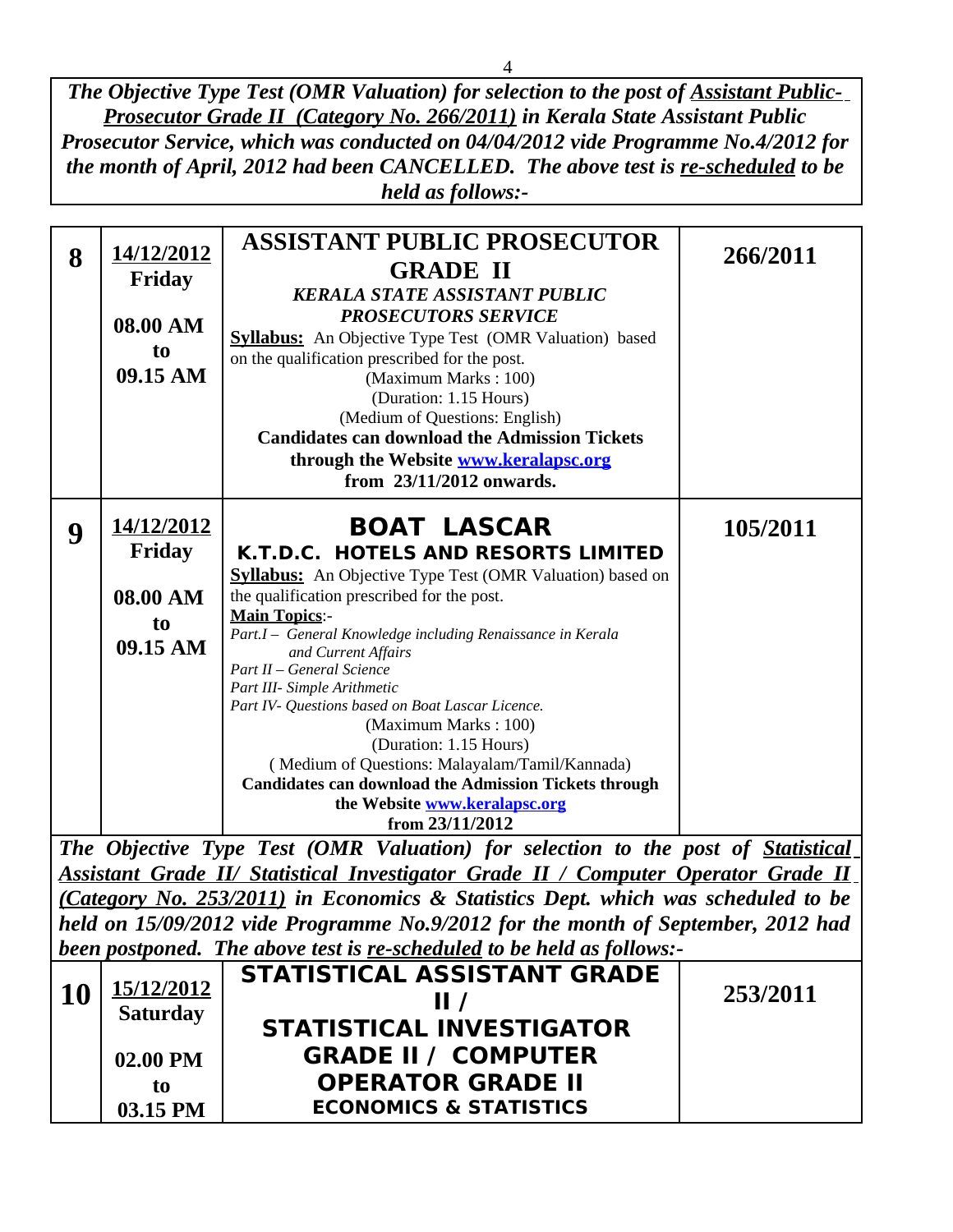|    |                                        | 5                                                                                                                                                                                                                                                                                                                                                                                                                               |          |
|----|----------------------------------------|---------------------------------------------------------------------------------------------------------------------------------------------------------------------------------------------------------------------------------------------------------------------------------------------------------------------------------------------------------------------------------------------------------------------------------|----------|
|    |                                        | <b>Syllabus:</b> An Objective Type Test (OMR Valuation) based on<br>the qualification prescribed for the post.<br>(Maximum Marks: 100)<br>(Duration: 1.15 Hours)<br>(Medium of Questions: English)<br><b>Candidates can download the Admission Tickets through</b><br>the Website www.keralapsc.org<br>from 26/11/2012                                                                                                          |          |
|    | 19/12/2012                             | <b>TYPIST GRADE II (SR FROM SC/ST)</b>                                                                                                                                                                                                                                                                                                                                                                                          | 423/2011 |
| 11 | Wednesday                              | <b>KERALA STATE FILM DEVELOPMENT</b>                                                                                                                                                                                                                                                                                                                                                                                            |          |
|    | 08.00 AM<br>to<br>09.15 AM             | <b>CORPORATION</b><br><b>Syllabus:</b> An Objective Type Test (OMR Valuation) based<br>on the qualification prescribed for the post.<br><b>Main Topics:-</b><br>-General Knowledge including Renaissance in Kerala and<br>Part I<br><b>Current Affairs</b><br>Part II -Computer Word Processing<br>Part III -Typing and Document Formatting<br>(Maximum Marks: 100)<br>(Duration: 1.15 Hours)<br>(Medium of Questions: English) |          |
|    |                                        | <b>Candidates can download the Admission Tickets through</b><br>the Website www.keralapsc.org<br>from 28/11/2012 onwards.                                                                                                                                                                                                                                                                                                       |          |
| 12 | 20/12/2012<br><b>Thursday</b>          | <b>PART - I (GENERAL CATEGORY)</b><br><b>RECEPTIONIST / PBX OPERATOR</b>                                                                                                                                                                                                                                                                                                                                                        | 136/2011 |
|    | 08.00 AM<br>to<br>09.15 AM             | <b>APEX SOCIETIES OF CO-OPERATIVE</b><br><b>SECTOR IN KERALA (DIRECT RECRUITMENT)</b><br><b>Candidates can download the Admission Tickets through</b><br>the Website www.keralapsc.org<br>from 29/11/2012 onwards.<br>&                                                                                                                                                                                                         |          |
| 13 | 20/12/2012<br><b>Thursday</b>          | <b>PART - II (SOCIETY CATEGORY)</b><br><b>RECEPTIONIST / PBX OPERATOR</b>                                                                                                                                                                                                                                                                                                                                                       | 137/2011 |
|    | 08.00 AM<br>t <sub>0</sub><br>09.15 AM | <b>KERALA STATE CO-OPERATIVE BANK LTD.</b><br>(Direct Recruitment from eligible employees of<br><b>Member Societies affiliated to the Kerala State</b><br><b>Co-operative Bank Ltd)</b>                                                                                                                                                                                                                                         |          |
|    |                                        | <b>Syllabus:</b> An Objective Type Test (OMR Valuation) based on<br>the qualification prescribed for the post                                                                                                                                                                                                                                                                                                                   |          |
|    |                                        | <b>Main Topics:-</b><br>-General Knowledge including Renaissance in Kerala<br>Part I<br>and Current Affairs<br>-Questions based on the experience in the operation of<br>Part II<br>PABX/EPABX/ISDN                                                                                                                                                                                                                             |          |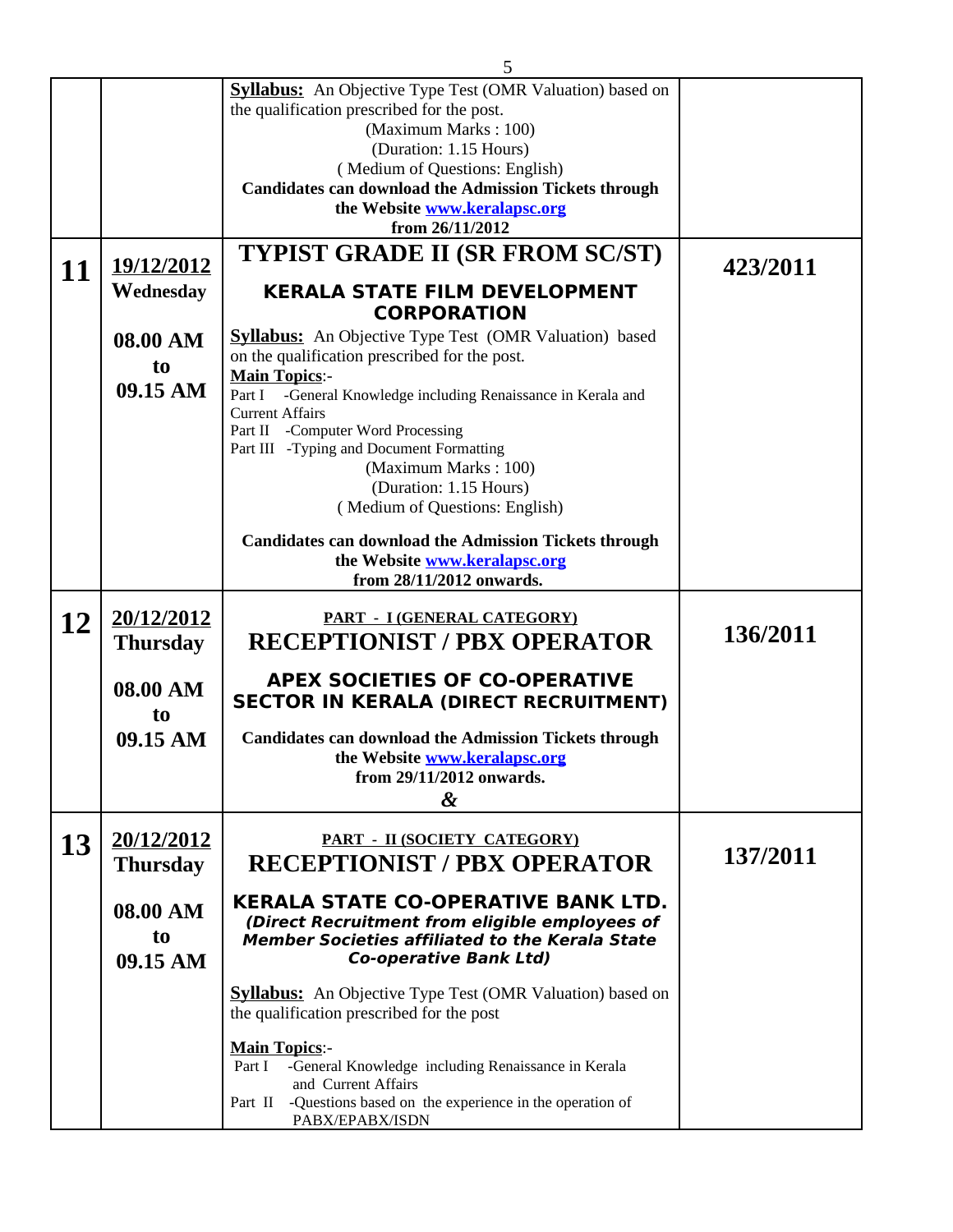|    | 6               |                                                                  |          |  |  |
|----|-----------------|------------------------------------------------------------------|----------|--|--|
|    |                 | (Maximum Marks: 100)                                             |          |  |  |
|    |                 | (Duration: 1.15 Hours)                                           |          |  |  |
|    |                 | (Medium of Questions: English)                                   |          |  |  |
|    |                 | <b>Candidates can download the Admission Tickets through</b>     |          |  |  |
|    |                 | the Website www.keralapsc.org                                    |          |  |  |
|    |                 | from 29/11/2012                                                  |          |  |  |
|    |                 | <b>Common Test for Sl.No. 12 &amp; 13 above</b>                  |          |  |  |
| 14 | 21/12/2012      | <b>LECTURER IN ELECTRICAL</b>                                    | 348/2010 |  |  |
|    | <b>Friday</b>   | <b>ENGINEERING (GOVT. POLYTECHNICS)</b>                          |          |  |  |
|    |                 | (Special Recruitment for SC/ST Only)                             |          |  |  |
|    | 08.00 AM        | <b>TECHNICAL EDUCATION</b>                                       |          |  |  |
|    | t <sub>0</sub>  |                                                                  |          |  |  |
|    | 09.15 AM        | <b>Syllabus:</b> An Objective Type Test (OMR Valuation) based on |          |  |  |
|    |                 | the qualification prescribed for the post ie. Degree in          |          |  |  |
|    |                 | <b>Electrical Engineering</b>                                    |          |  |  |
|    |                 |                                                                  |          |  |  |
|    |                 | (Maximum Marks: 100)                                             |          |  |  |
|    |                 | (Duration: 1.15 Hours)                                           |          |  |  |
|    |                 | (Medium of Questions: English)                                   |          |  |  |
|    |                 | <b>Candidates can download the Admission Tickets through</b>     |          |  |  |
|    |                 | the Website www.keralapsc.org                                    |          |  |  |
|    |                 | from 30/11/2012                                                  |          |  |  |
|    | 22/12/2012      | <b>LAST GRADE SERVANTS</b>                                       |          |  |  |
| 15 |                 |                                                                  | 148/2012 |  |  |
|    | <b>Saturday</b> | (Special Recruitment for ST Only)                                |          |  |  |
|    | 02.00 PM        | <b>VARIOUS</b>                                                   |          |  |  |
|    |                 | <b>Syllabus:</b> An Objective Type Test (OMR Valuation) based on |          |  |  |
|    | to              | the qualification prescribed for the post.                       |          |  |  |
|    | 03.15 PM        |                                                                  |          |  |  |
|    |                 | Part I - General Knowledge & Current Affairs                     |          |  |  |
|    |                 | Part II - General Science Part III - Simple Arithmetic           |          |  |  |
|    |                 | (Maximum Marks: 100)<br>(Duration: 1.15 Hours)                   |          |  |  |
|    |                 | (Medium of Questions: Malayalam/Tamil/Kannada)                   |          |  |  |
|    |                 |                                                                  |          |  |  |
|    |                 | <b>Candidates can download the Admission Tickets through</b>     |          |  |  |
|    |                 | the Website www.keralapsc.org                                    |          |  |  |
|    |                 | from 01/12/2012                                                  |          |  |  |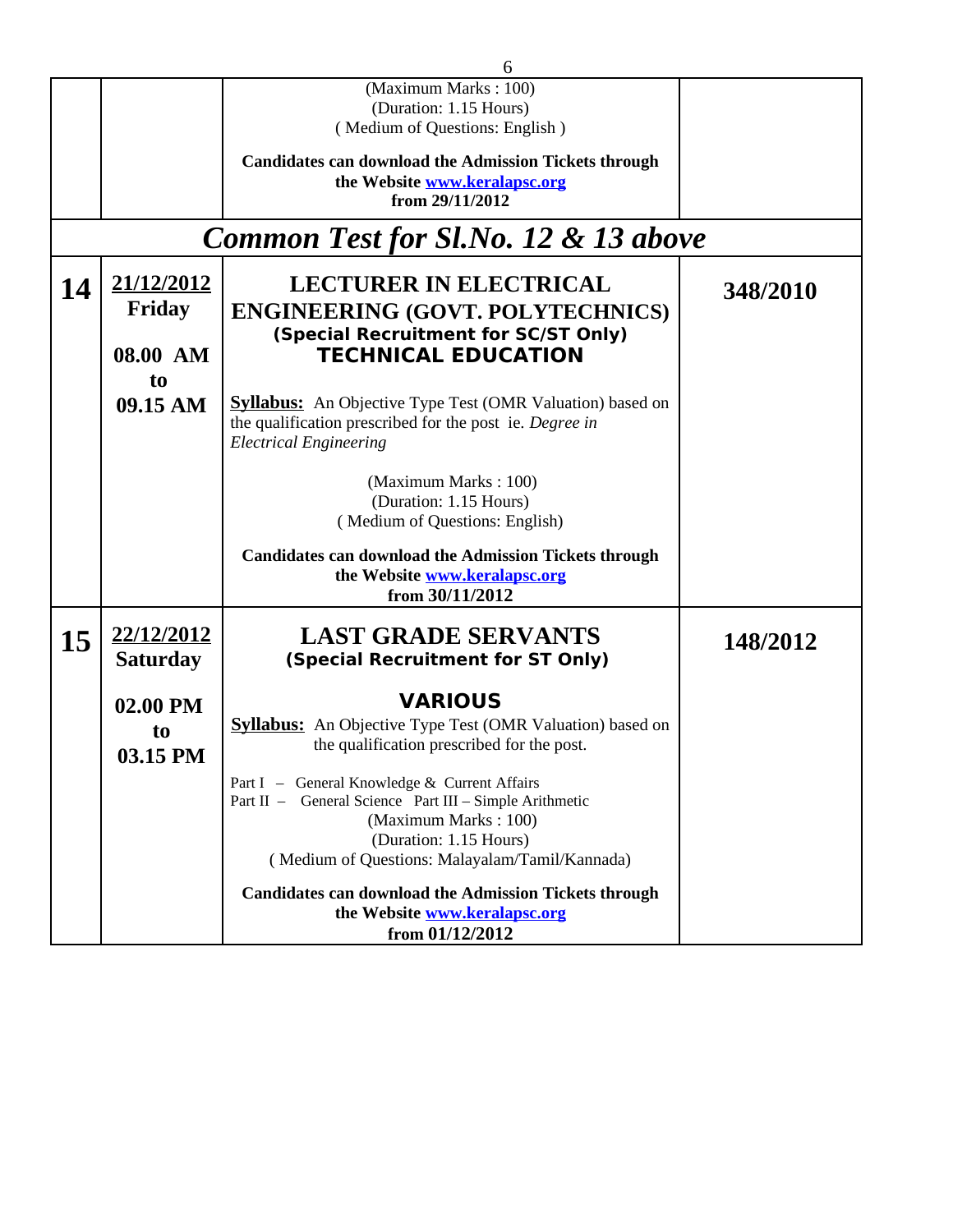| 16 | 27/12/2012<br><b>Thursday</b> | <b>PLUMBER</b>                                                                                                          | 68/2011  |
|----|-------------------------------|-------------------------------------------------------------------------------------------------------------------------|----------|
|    |                               | <b>HEALTH</b>                                                                                                           |          |
|    | 11.00AM                       | <b>Syllabus:</b> An Objective Type Test (OMR Valuation) based on                                                        |          |
|    | t <sub>0</sub>                | the technical qualification prescribed for the post.                                                                    |          |
|    | 12.15 PM                      | (Maximum Marks: 100)                                                                                                    |          |
|    |                               | (Duration: 1.15 Hours)                                                                                                  |          |
|    |                               | (Medium of Questions: Malayalam/Tamil/Kannada)                                                                          |          |
|    |                               | <b>Candidates can download the Admission Tickets through</b><br>the Website www.keralapsc.org<br>from 06/12/2012        |          |
| 17 | 28/12/2012<br><b>Friday</b>   | <b>DRAFTSMAN GRADE II</b><br>(MECHANICAL ENGINEERING)                                                                   | 43/2011  |
|    | 11.00 AM                      | <b>TECHNICAL EDUCATION</b>                                                                                              |          |
|    | to                            |                                                                                                                         |          |
|    | 12.15 PM                      | <b>Syllabus:</b> An Objective Type Test (OMR Valuation) based on<br>the technical qualification prescribed for the post |          |
|    |                               | (Maximum Marks: 100)                                                                                                    |          |
|    |                               | (Duration: 1.15 Hours)                                                                                                  |          |
|    |                               | (Medium of Questions: English)                                                                                          |          |
|    |                               | <b>Candidates can download the Admission Tickets through</b><br>the Website www.keralapsc.org<br>from 07/12/2012        |          |
|    | 29/12/2012                    |                                                                                                                         |          |
| 18 | <b>Saturday</b>               | <b>FIREMAN (TRAINEE)</b>                                                                                                | 457/2011 |
|    | 11.00 AM                      | <b>FIRE AND RESCUE SERVICES</b><br>(Special Recruitment for SC/ST Only)                                                 |          |
|    | t <sub>o</sub>                | <b>Candidates can download the Admission Tickets through</b>                                                            |          |
|    | 12.15 PM                      | the Website www.keralapsc.org<br>from 10/12/2012                                                                        |          |
|    |                               | $\boldsymbol{\mathcal{X}}$                                                                                              |          |
|    |                               |                                                                                                                         |          |